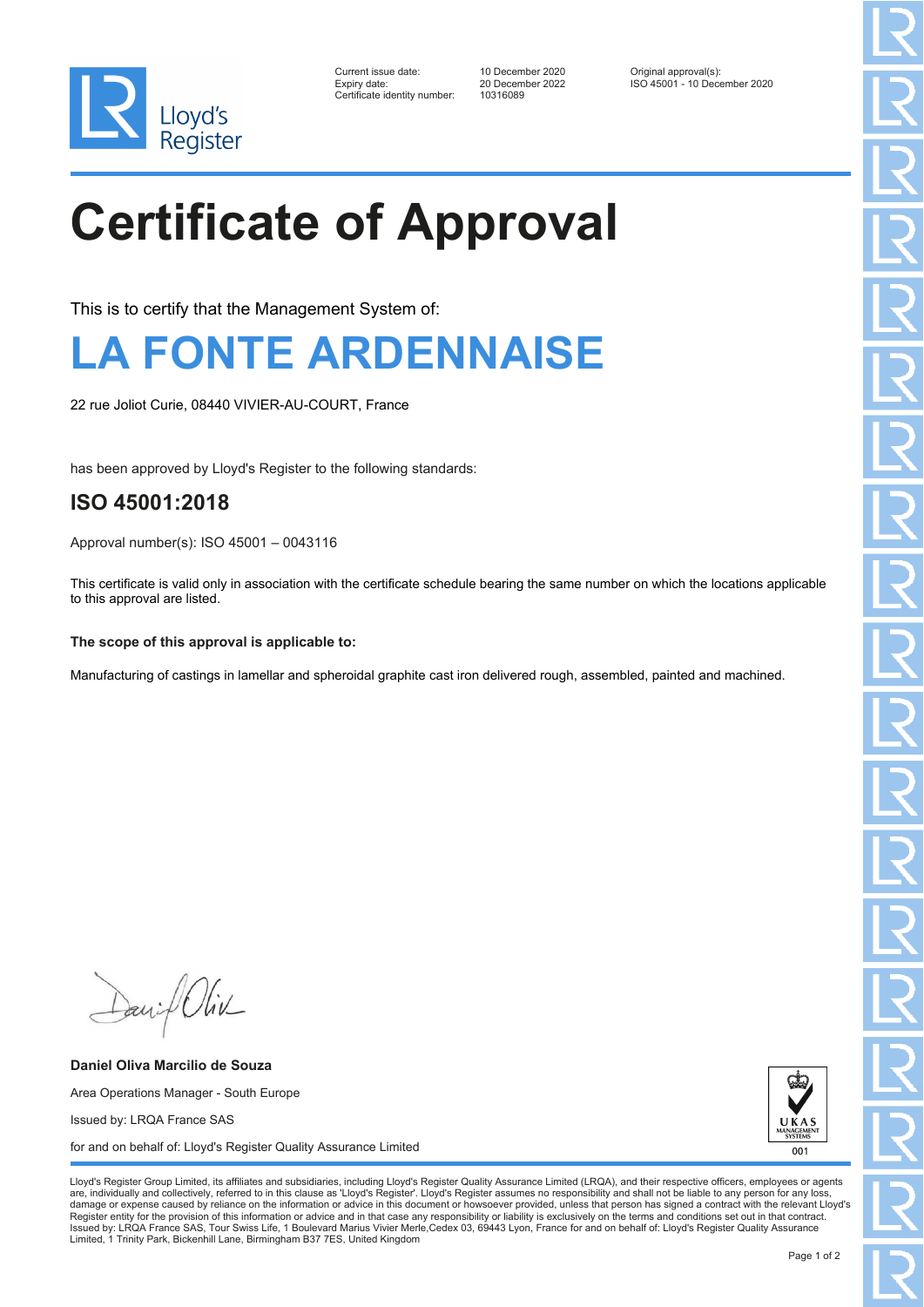

## **Certificate Schedule**

| Location                                                                  | <b>Activities</b>                                                                                                                                 |
|---------------------------------------------------------------------------|---------------------------------------------------------------------------------------------------------------------------------------------------|
| 22 rue Joliot Curie, 08440 VIVIER-AU-COURT,<br>France                     | ISO 45001:2018<br>Manufacturing of castings in lamellar and spheroidal<br>graphite cast iron delivered rough, assembled, painted<br>and machined. |
| LFA4<br>RN 51, 08170 HAYBES SUR MEUSE, France                             | ISO 45001:2018<br>Manufacturing of castings in lamellar and spheroidal<br>graphite cast iron delivered rough, assembled, painted<br>and machined. |
| LFA5<br>22 Rue Joliot Curie, 08440 VIVIER-AU-COURT,<br>France             | ISO 45001:2018<br>Manufacturing of castings in lamellar and spheroidal<br>graphite cast iron delivered rough, assembled, painted<br>and machined. |
| LFA6<br>rue Terre la Tour, 08440 VIVIER-AU-COURT,<br>France               | ISO 45001:2018<br>Manufacturing of castings in lamellar and spheroidal<br>graphite cast iron delivered rough, assembled, painted<br>and machined. |
| LFA1<br>22, rue Joliot Curie, 08440 VIVIER-AU-COURT,<br>France            | ISO 45001:2018<br>Manufacturing of castings in lamellar and spheroidal<br>graphite cast iron delivered rough, assembled, painted<br>and machined  |
| LFA <sub>2</sub><br>7 rue Pierre Vienot, 08330 VRIGNE-AUX-BOIS,<br>France | ISO 45001:2018<br>Manufacturing of castings in lamellar and spheroidal<br>graphite cast iron delivered rough, assembled, painted<br>and machined. |



Lloyd's Register Group Limited, its affiliates and subsidiaries, including Lloyd's Register Quality Assurance Limited (LRQA), and their respective officers, employees or agents are, individually and collectively, referred to in this clause as 'Lloyd's Register'. Lloyd's Register assumes no responsibility and shall not be liable to any person for any loss,<br>damage or expense caused by reliance on t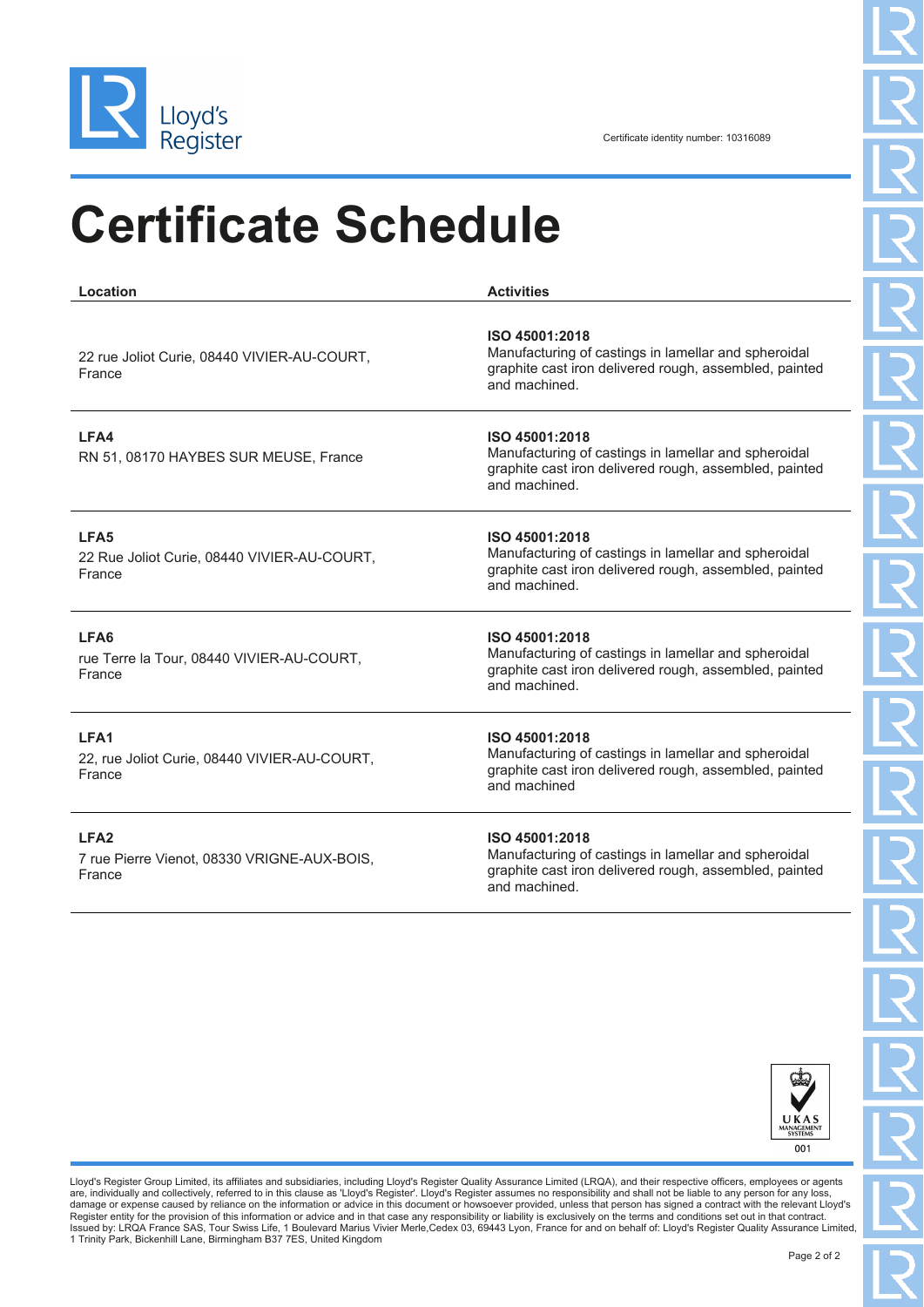

Numéro de certificat : 10316088

Certificat en cours : 10 Décembre 2020 Première(s) approbation(s) : Date d'expiration : 20 Décembre 2022 ISO 45001 - 10 Décembre 2020

# **Certificat d'Approbation**

Nous certifions que le Système de Management de la société :

### **LA FONTE ARDENNAISE**

22 rue Joliot Curie, 08440 VIVIER-AU-COURT, France

a été approuvé par la société Lloyd's Register selon les normes suivantes :

#### **ISO 45001:2018**

Numéro(s) d 'approbation : ISO 45001 – 0043116

Ce certificat n'est valable que s'il est accompagné de l'annexe portant le même numéro, et sur laquelle figure la liste des sites correspondant à l'approbation.

#### **Le Système de Management concerne :**

Fabrication et assemblage de pièces en fonte à graphite lamellaire ou à graphite sphéroïdal, peintes et usinées.

Daniel Oliv

**Daniel Oliva Marcilio de Souza** Area Operations Manager - South Europe Emis par : LRQA France SAS au nom et pour le compte de : Lloyd's Register Quality Assurance Limited



Lloyd's Register Group Limited, its affiliates and subsidiaries, including Lloyd's Register Quality Assurance Limited (LRQA), and their respective officers, employees or agents are, individually and collectively, referred to in this clause as 'Lloyd's Register'. Lloyd's Register assumes no responsibility and shall not be liable to any person for any los damage or expense caused by reliance on the information or advice in this document or howsoever provided, unless that person has signed a contract with the relevant Lloyd's<br>Register entity for the provision of this informa Issued by: LRQA France SAS, Tour Swiss Life, 1 Boulevard Marius Vivier Merle,Cedex 03, 69443 Lyon, France for and on behalf of: Lloyd's Register Quality Assurance Limited, 1 Trinity Park, Bickenhill Lane, Birmingham B37 7ES, United Kingdom